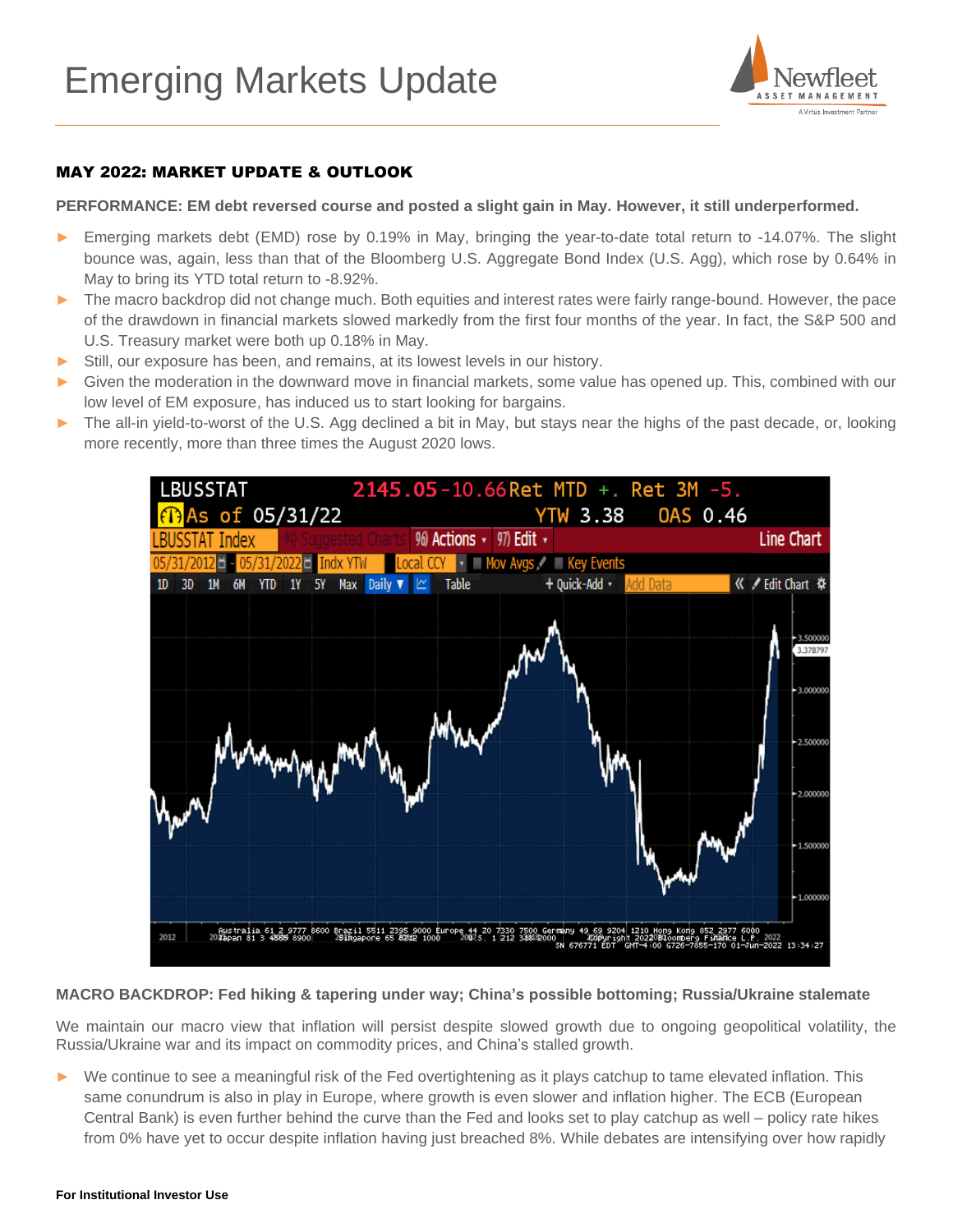rates should rise, there is little doubt over whether a policy rate of -810 bps is appropriate, especially with the Eurozone unemployment rate at 6.8% – the lowest ever.

- ► We still think Chinese growth will remain weak compared to the country's history. We see a balance between:
	- Finding a bottom as China's major urban areas reopen. While the economic impact from China's harsh lockdowns is severe, the duration of the drawdown is lower than in other large countries.
	- At the same time, we have consistently seen China's case counts move higher after it loosens restrictions. Moreover, the efficacy of China's vaccine is still in question, along with its data opacity.
- ► We still expect the war between Russia and Ukraine to continue to move sideways, while the conflict is still a source of potential volatility.

## **STRATEGY: Looking, but not yet buying very much. Identifying opportunities given better value & our low exposure**

- Given our concerns, we are trying to manage the potential for near-term downside. However, fixed income markets have corrected significantly, and we expect the markets to settle. The EMD market has experienced a peak drawdown of 18.0% from September 15, 2021 through May 9, 2022 – a large sell-off. However, there have been two bigger drops this century. EM debt declined by 20.0% from March 4, 2020 through March 19, 2020 due to COVID. EM also saw a 29.3% decline from May 21, 2008 through October 24, 2008 during the Great Financial Crisis.
- ► Amid the market decline, we are looking for pockets of value, particularly within high yield (HY) EM countries, many of which compare favorably to U.S. HY. During the EMD selloff since last September, the HY EM credit risk spread has widened to 736 bps from 556 bps, while the investment grade EM credit risk spread has mostly traded around 160 bps versus 165 bps currently. The HY EM spread of 736 bps now exceeds the U.S. corporate HY spread of 436 bps by a 300-bps margin.

# **EM COUNTRY HIGHTLIGHTS**

- ► The rising cost of food and fuel subsidies has become a general theme in places like Nigeria, Kenya, Morocco, Lebanon, Egypt, Jordan, Turkey, and Sri Lanka. Increased costs will result in a negative hit to both the current and fiscal accounts.
- ► First-round presidential elections in Colombia resulted in frontrunner Petro garnering 40% of the vote and Hernandez, who had been polling in third place, securing the number two spot with 28% of the vote. Because neither candidate captured 50%, the second round will take place on June 19th. A win by either candidate will bring change to the economic and political landscape, as both are anti-establishment.
- ► Pakistan increased fuel prices by more than 20% at the end of May despite mid-month claims to the contrary. The country continues to exist precariously, facing high inflation, declining reserves, and an elevated import bill. We have no exposure.
- ► Egypt outperformed the broader market and the HY component with a return of 2.26% (EMBIG +0.19%, EMHY -0.62%) after a volatile month of headlines. The war-driven wheat shortage became a focus for Egypt more than once during the month, but further commitment of aid from its Gulf state allies – specifically another \$3 billion pledge for wheat imports – were enough to give bonds a "rebound" status. Meanwhile, its central bank hiked rates 200 bps to 11.25 (deposit rate), totaling 300 bps of tightening since March. We are overweight.
- ► Chile's central bank hiked its overnight rate by 125 bps to 8.25%, exceeding expectations as inflation continues to soar above its target of 3%. The policy rate has increased 775 bps since July 2021. As everywhere else, price pressures have been fueled by government stimulus and pension withdrawals aimed at helping citizens deal with the COVID fallout. Officials had previously signaled they might be coming to an end in the tightening cycle in their March quarterly projection, which anticipated the upper range (i.e., the worst-case scenario) for the policy rate at 8.25%. However, the country's March CPI print blew through expectations. With April's CPI print once again higher than expected (+10.5% year-over-year, and +1.4% month-over-month), more hikes are likely. The biggest contributors to April's print were food and energy prices, driven by the events in Ukraine.
- ► Peru's central bank also continued its tightening cycle as it hiked another 50 bps, bringing the reference rate to 5%. Inflation remains high (+6.22% year-over-year in March) along with forward expectations. Officials see price pressures beginning to abate mid-summer, though remaining above their target of 2% (+/- 1%). In addition, the strong postpandemic rebound is showing signs of weakness as the Economic Activity indicator utilized by its central bank posted